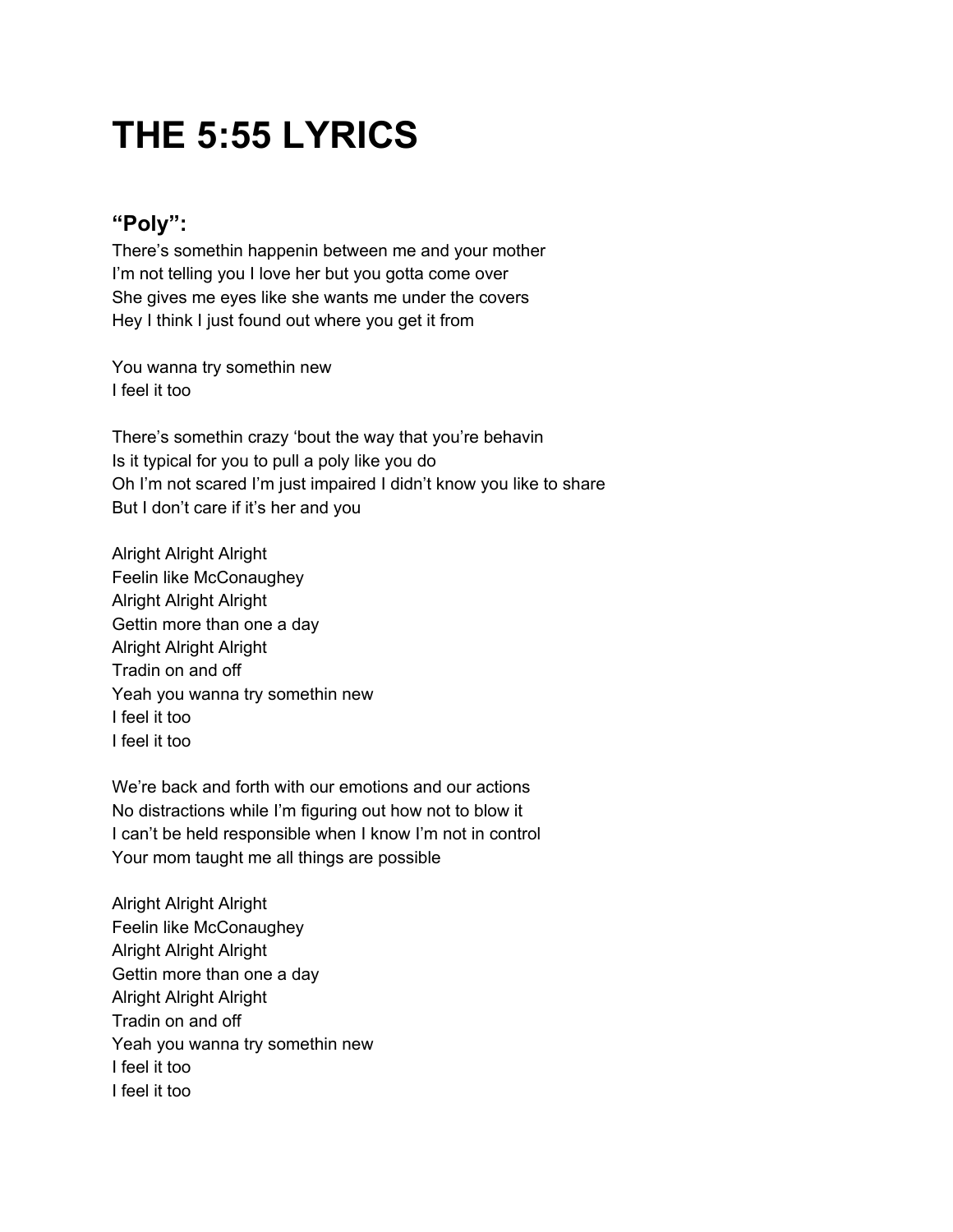I feel it too I feel it too I feel it too

Alright Alright, Alright Alright Alright Alright Alright Feelin like McConaughey Alright Alright Alright Gettin more than one a day Alright Alright Alright Tradin on and off Yeah you wanna try somethin (wanna try somethin) Yeah you wanna try something new I feel it too I feel it too I feel it too

There's somethin happenin between me and your mother I'm not telling you I love her but you gotta come over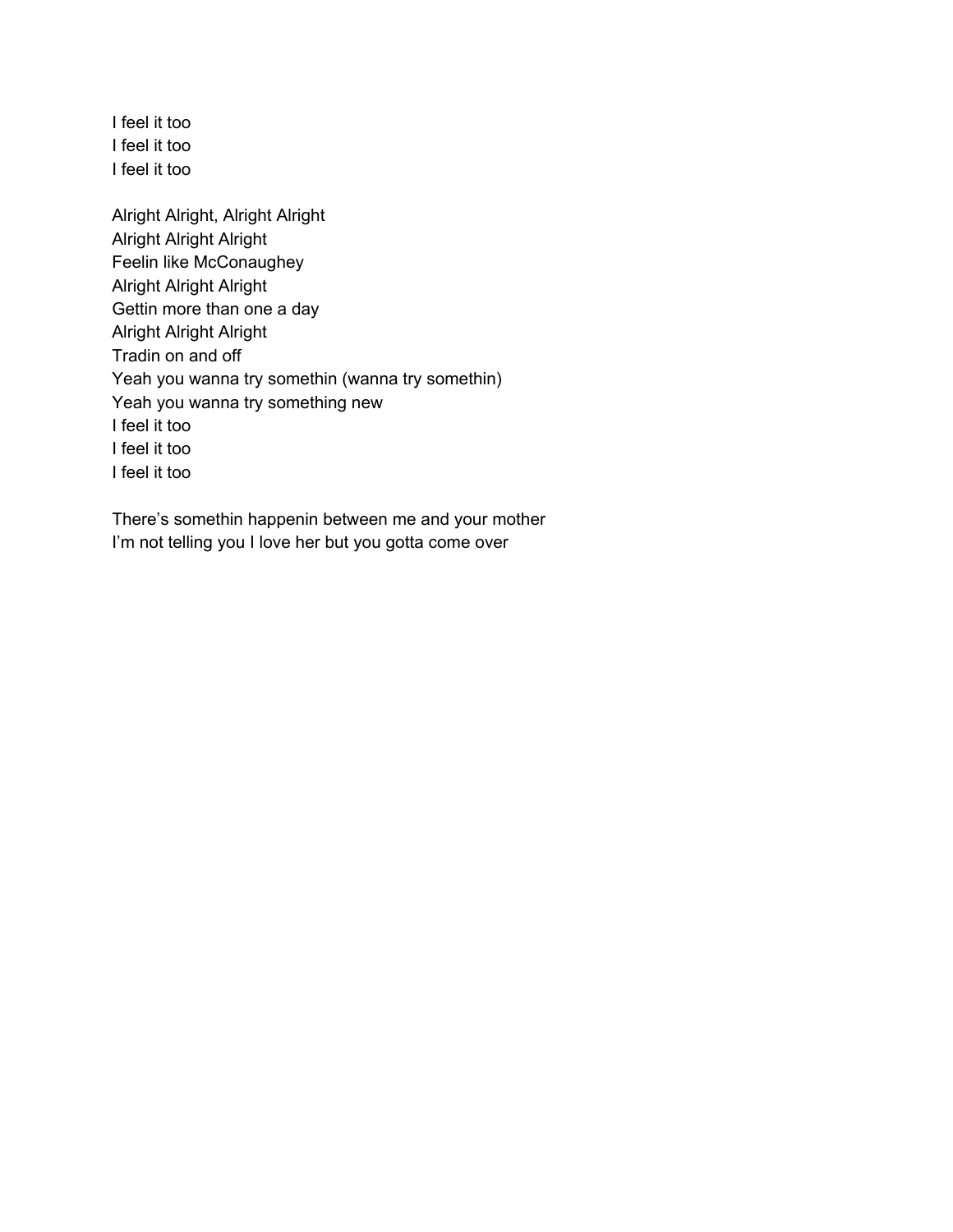#### **"Losin It":**

You say you lost somethin internally Now you make amends with vacancy Now are you really there Or are you unaware You double down on sensitivity You're comatose with no affinity No one or anywhere But do you even care

And why you feel like runnin Oh no where were you goin Your shadows color coded And you make sure we notice And now you're lethal loaded Assaulted with your motives Offended sugar coat it I feel like I'm just Losin my mind, losin my mind, losin it

Do you ever talk through anything Why you always pissed off screamin Can you keep it, can you keep it Can you keep it together or are you losin it Do you ever talk through anything Why you always pissed off screamin Can you keep it, can you keep it Can you keep it together or are you losin it

Bendin morals just to back you up Defending more than guilty looks It makes it hard to meet you there You can't ask me now to meet you here Could the karma transform into luck You're wishin bad things, hope won't be Enough to bring me down a gear Enough to maybe leave it here

And why you feel like runnin Oh no where were you goin Your shadows color coded And you make sure we notice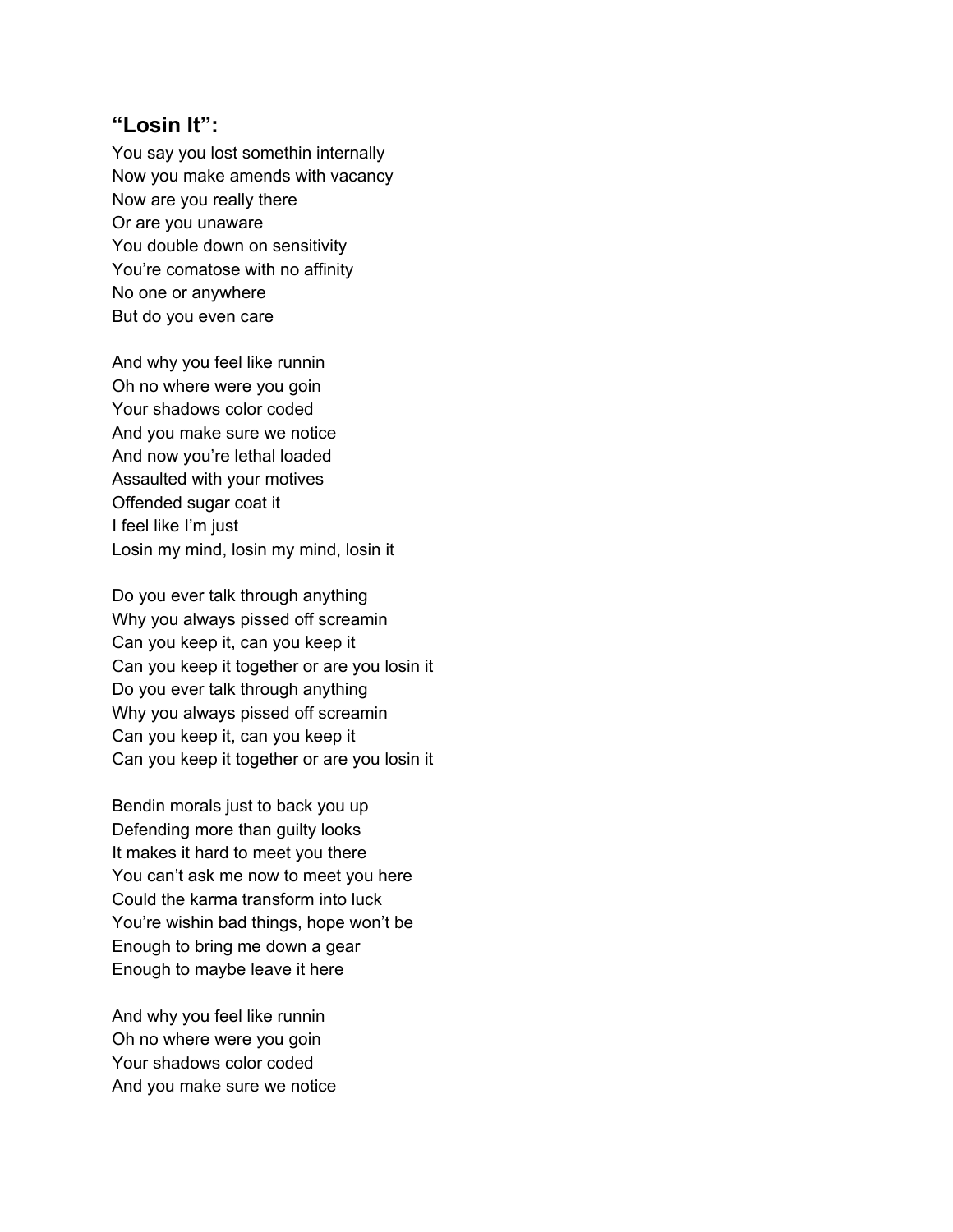And now you're lethal loaded Assaulted with your motives Offended sugar coat it I feel like I'm just Losin my mind, losin my mind, losin it

Do you ever talk through anything Why you always pissed off screamin Can you keep it, can you keep it Can you keep it together or are you losin it Do you ever talk through anything Why you always pissed off screamin Can you keep it, can you keep it Can you keep it together or are you losin it Or are you losin it

I'm just losin my mind, losin my mind, losin it

Do you ever talk through anything Why you always pissed off screamin Can you keep it, can you keep it Can you keep it together or are you losin it Do you ever talk through anything Why you always pissed off screamin Can you keep it, can you keep it Can you keep it together or are you losin it Or are you losin it Or are you losin it Or are you losin it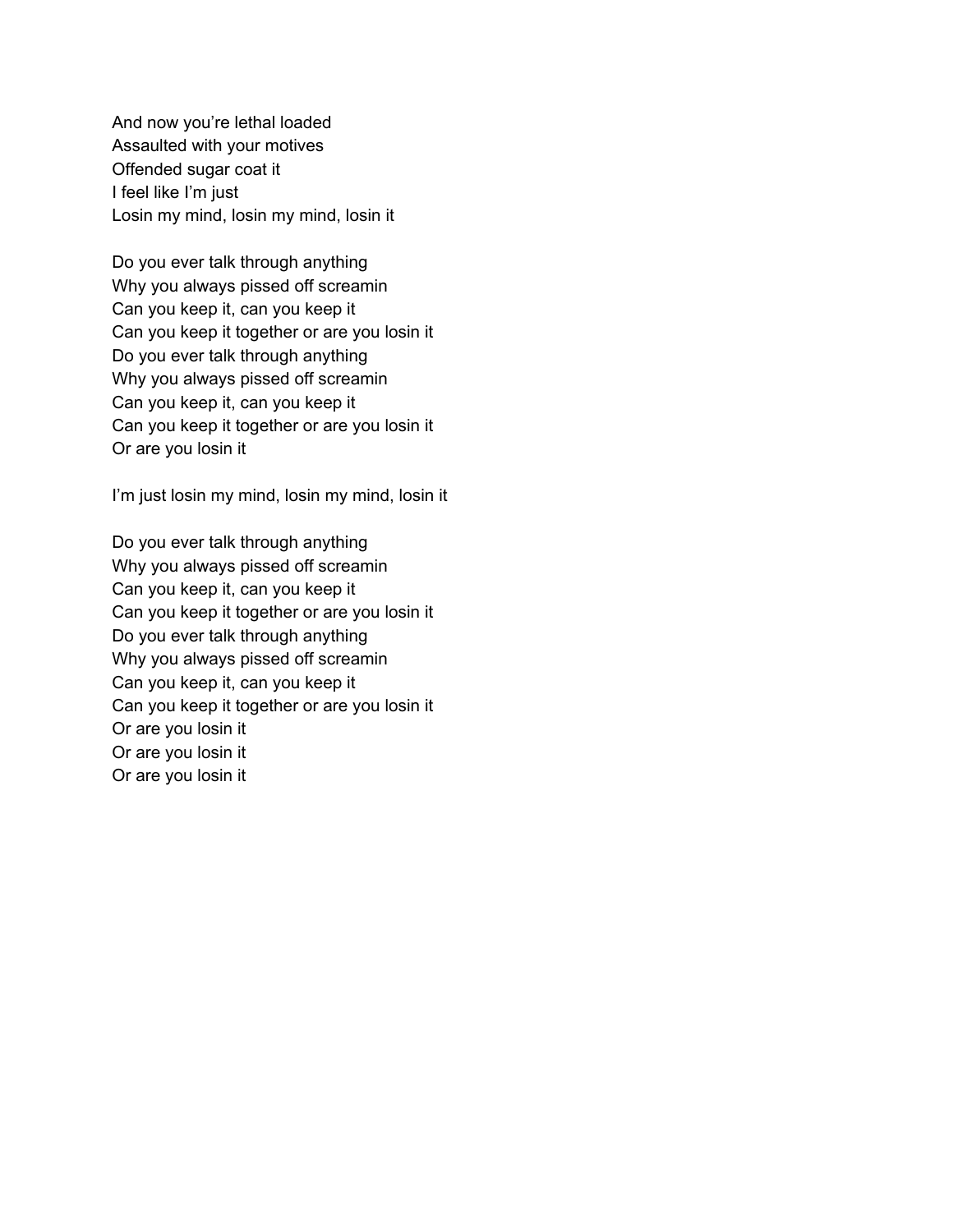## **"Bad Ideas":**

I could ta-ta-ta-ta-take you for a drive in my car We could crash until the mornin tells us what we did wrong Gettin lost in the backseat, gain a few more scars I could ta-ta-ta-ta-take you for a drive in my car Oh yeah We could break into that building Oh and we can pretend That we live up on the rooftop Hang our feet off the edge All the lights from the city And the streets where we've been Got us dancin with the danger and the hum of the wind Right away, you look like someone wrong for me

I got bad ideas for us Yeah it's mad out here are you crazy enough I got bad ideas are you ready to run I got bad ideas for us Oh oh

Yeah I could be a problem that you don't wanna solve We could smash out all the handles that we stole from the bar We could curse the bottle you could follow me to the dark Bu-but we could be the problem no one knows who we are Right away, you look like someone wrong for me

I got bad ideas for us Yeah it's mad out here are you crazy enough I got bad ideas are you ready to run I got bad ideas for us Oh oh

I got bad ideas for us I got bad ideas for us

I got bad ideas for us Yeah it's mad out here are you crazy enough I got bad ideas are you ready to run I got bad ideas for us Oh oh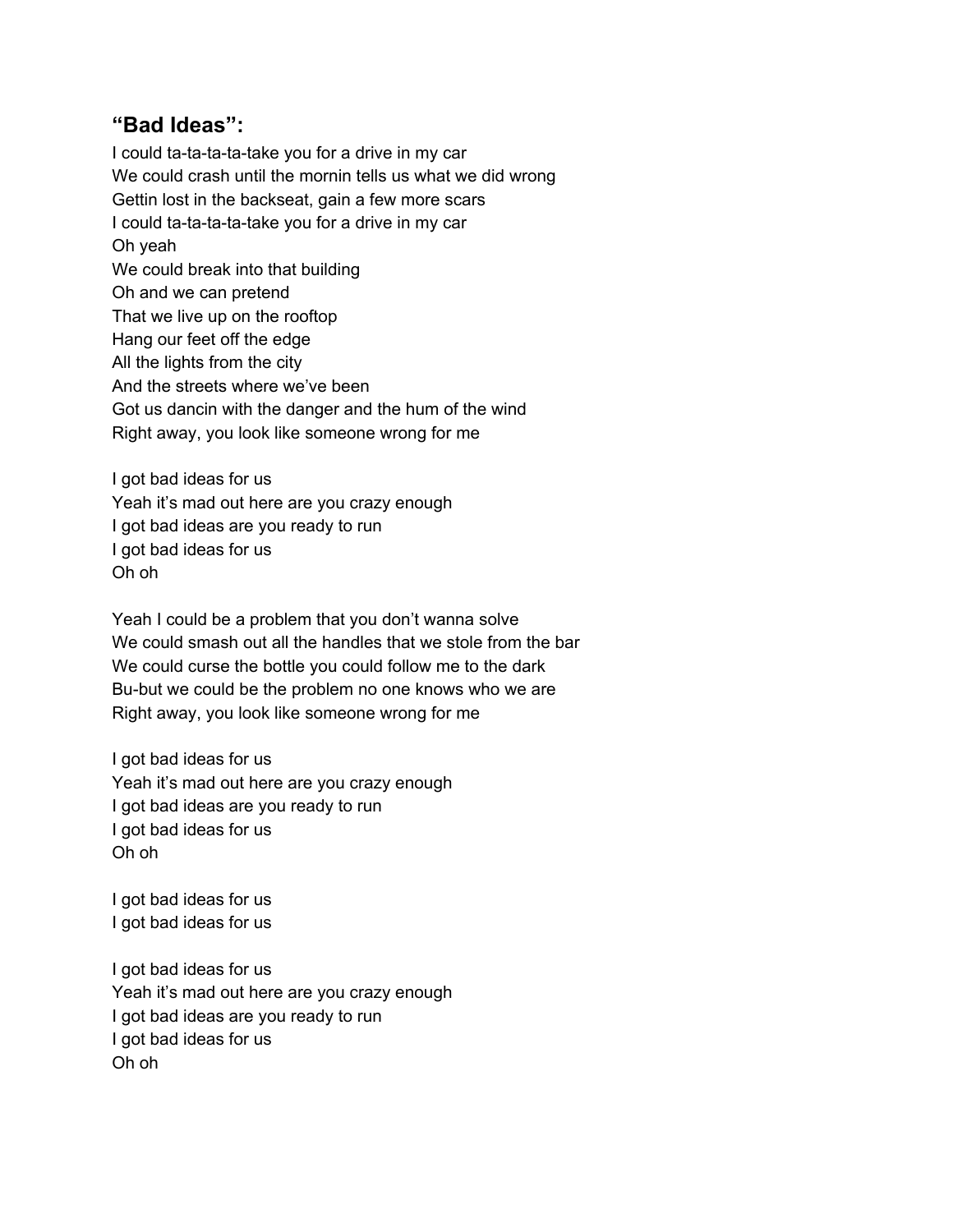## **"Slow Down":**

Slow down, where you got to go Oh, draggin' ain't my way I, need to find my soul Slow down, things I ought to know Oh, elected my delay I need to find my soul

Yeah I think that I mastered the motion Gettin' lost and I'm stuck in the notion That I'm right and the answers are all the same Here I am at the edge but I won't stop Light it up, rippin' shots, now I got too far to walk and all my friends took my keys away

Slow down, where you got to go Oh, draggin' ain't my way I, need to find my soul Never in the moment gotta Slow down, things I ought to know Oh, elected my delay I need to find my soul Soul

Yeah they say that I'll know when I see her Scared her off but I feel that I need her But the rules in the world keep me rushin' that way Now I'm stuck in a job that I once had Back in high school but now I'm a post grad Dress it up to my friends like I don't need a break And I feel like I can roll up, face it all and be ignored Cuz I'm stronger every time, it's gettin' old

Slow down, where you got to go Oh, draggin' ain't my way I, need to find my soul Never in the moment gotta Slow down, things I ought to know Oh, elected my delay I need to find my soul Soul

Yeah I think that I mastered the motion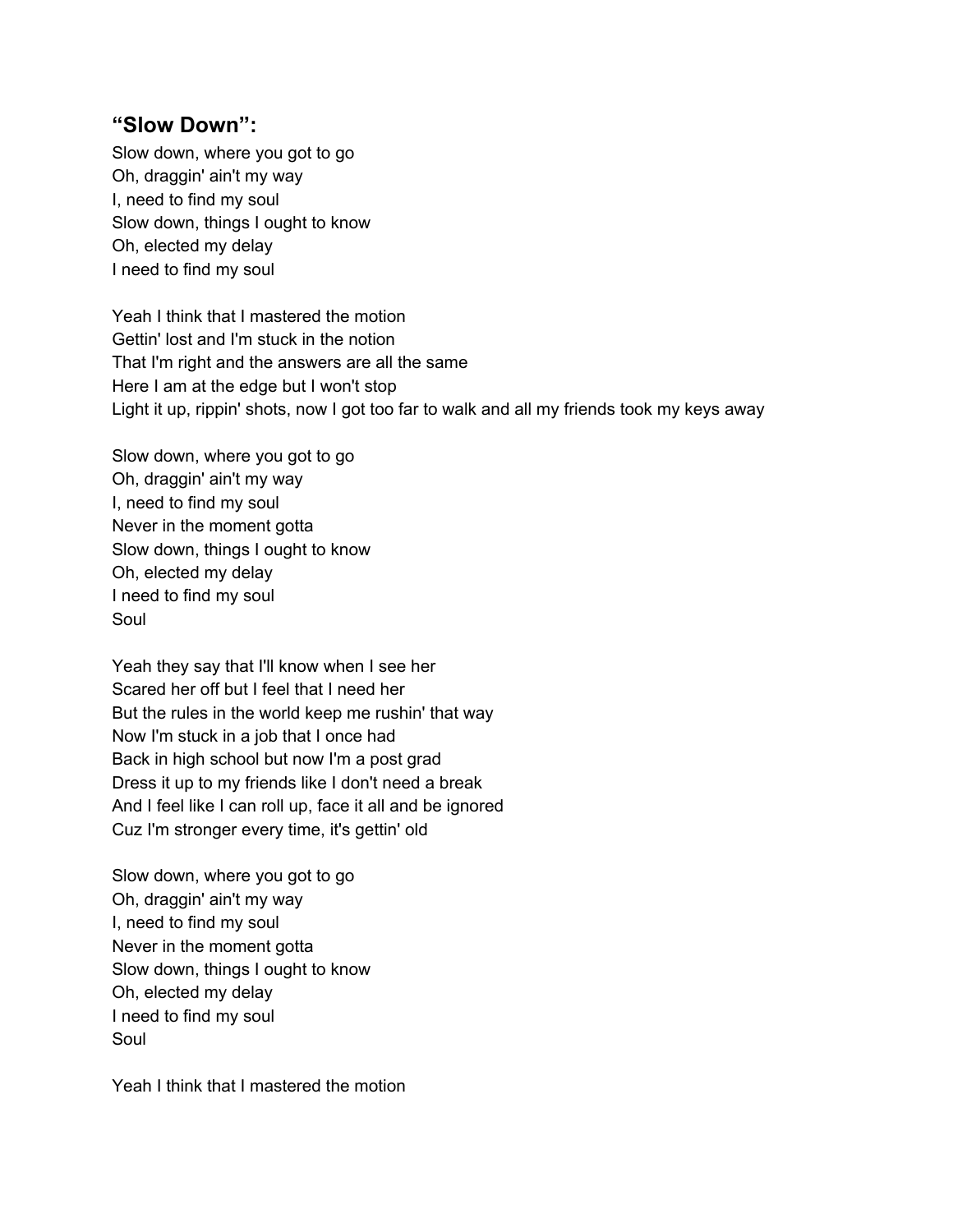Gettin' lost and I'm stuck in the notion That I'm right and the answers are all the same Here I am at the edge but I won't stop Light it up, rippin' shots, now I got too far to walk and all my friends took my keys away

Slow down, where you got to go Oh, draggin' ain't my way I, need to find my soul Slow down, things I ought to know Oh, elected my delay I need to find my soul

Da, Da, Da...master the motion Soul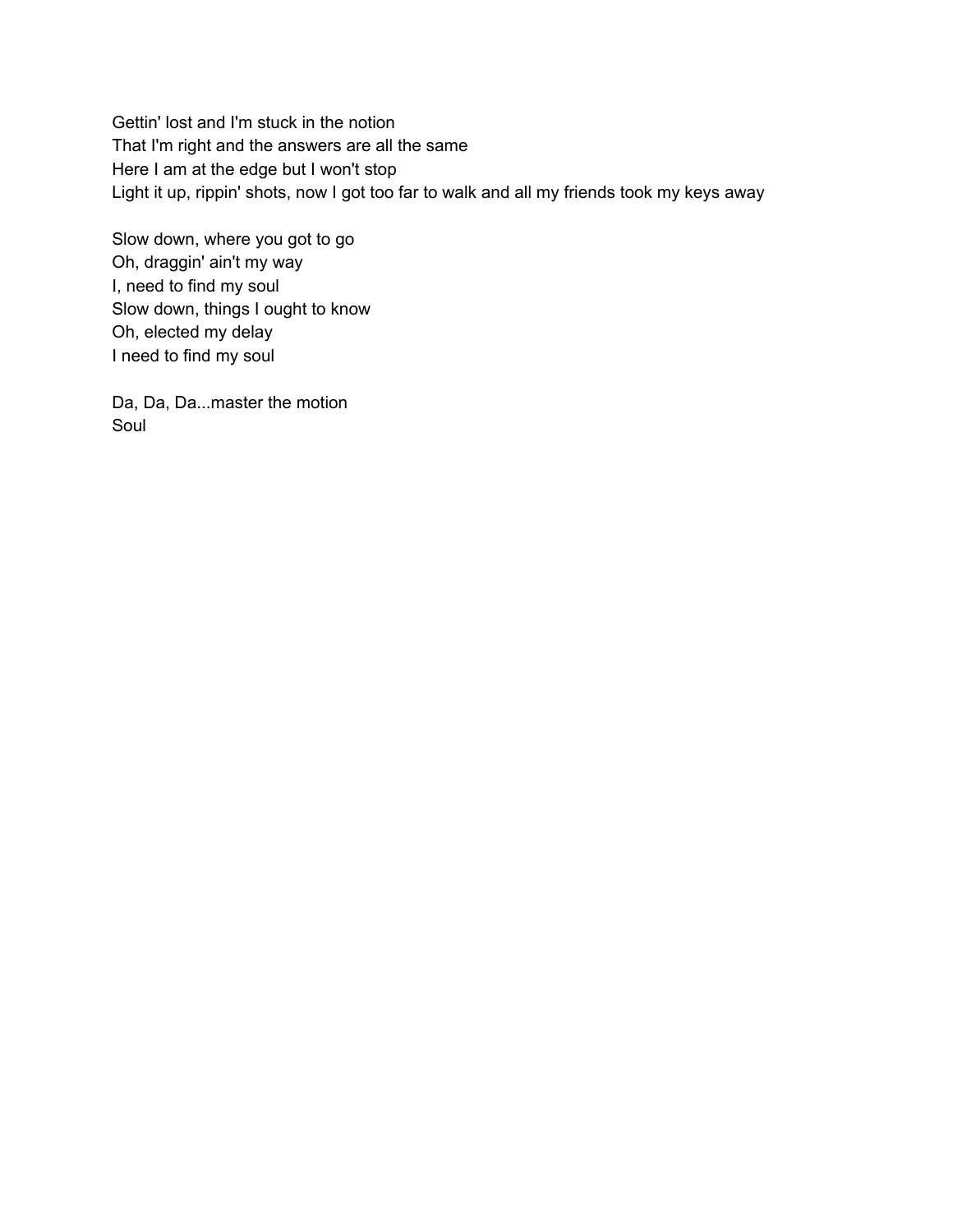#### **"Marquee":**

Who are you anymore Better luck goin' my way Pour my drinks on the floor You gonna pay me back Oh no Two:one odds at your dorm C'mon queen you gotta stay awake Addys shoved in your drawer You gonna put 'em back Oh no

Ohh, I like it when you're beggin' for it Were you dropped on your head child Ohh, I like it when you're beggin' for it Were you dropped on your head child

Almost like you're watchin' from outside

Take your picture with me Why you waitin' One time for my marquee You gotta do your Own thing not for me Ignore in the mornin' Take your picture with me Why you waitin'

I like it when you're beggin' for it Were you dropped on your head child

You woke up on the floor You don't know where you're goin' Broke your key in the door You're feelin' low, feelin' low Found your phone on your porch Shattered screen but you own it You don't care anymore Have you given up, given up

Almost like you're watchin' from outside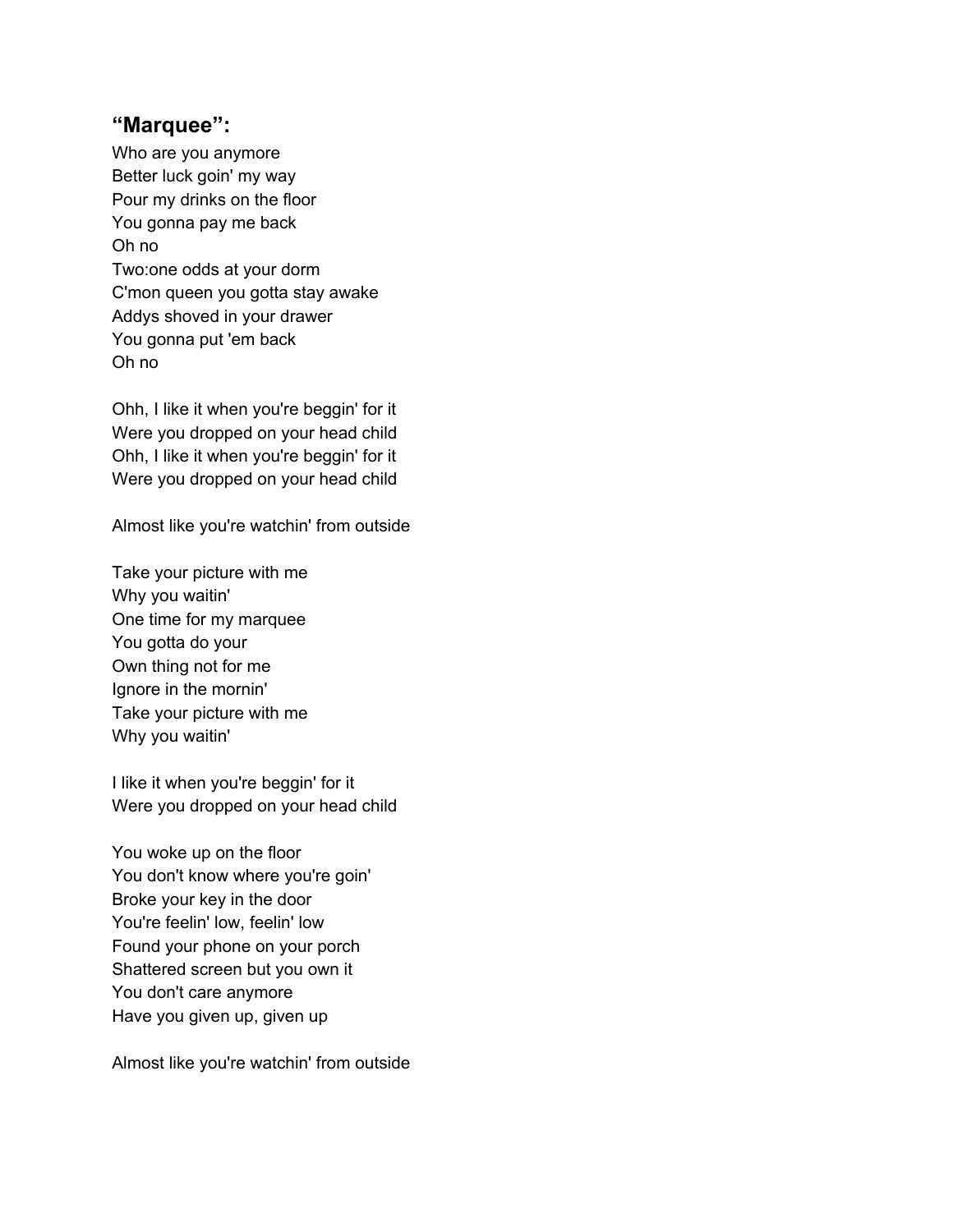Take your picture with me Why you waitin' One time for my marquee You gotta do your Own thing not for me Ignore in the mornin' Take your picture with me Why you waitin'

I like it when you're beggin' for it Were you dropped on your head child

Oh Yeah!

Take your picture with me Why you waitin' One time for my marquee You gotta do your Own thing not for me Ignore in the mornin' Take your picture with me Why you waitin' Take your picture with me Why you waitin' One time for my marquee You gotta do your Own thing not for me Ignore in the mornin' Take your picture with me Why you waitin'

I like it when you're beggin' for it Were you dropped on your head child I like it when you're beggin' for it Were you dropped on your head child I like it when you're beggin' for it Were you dropped on your head child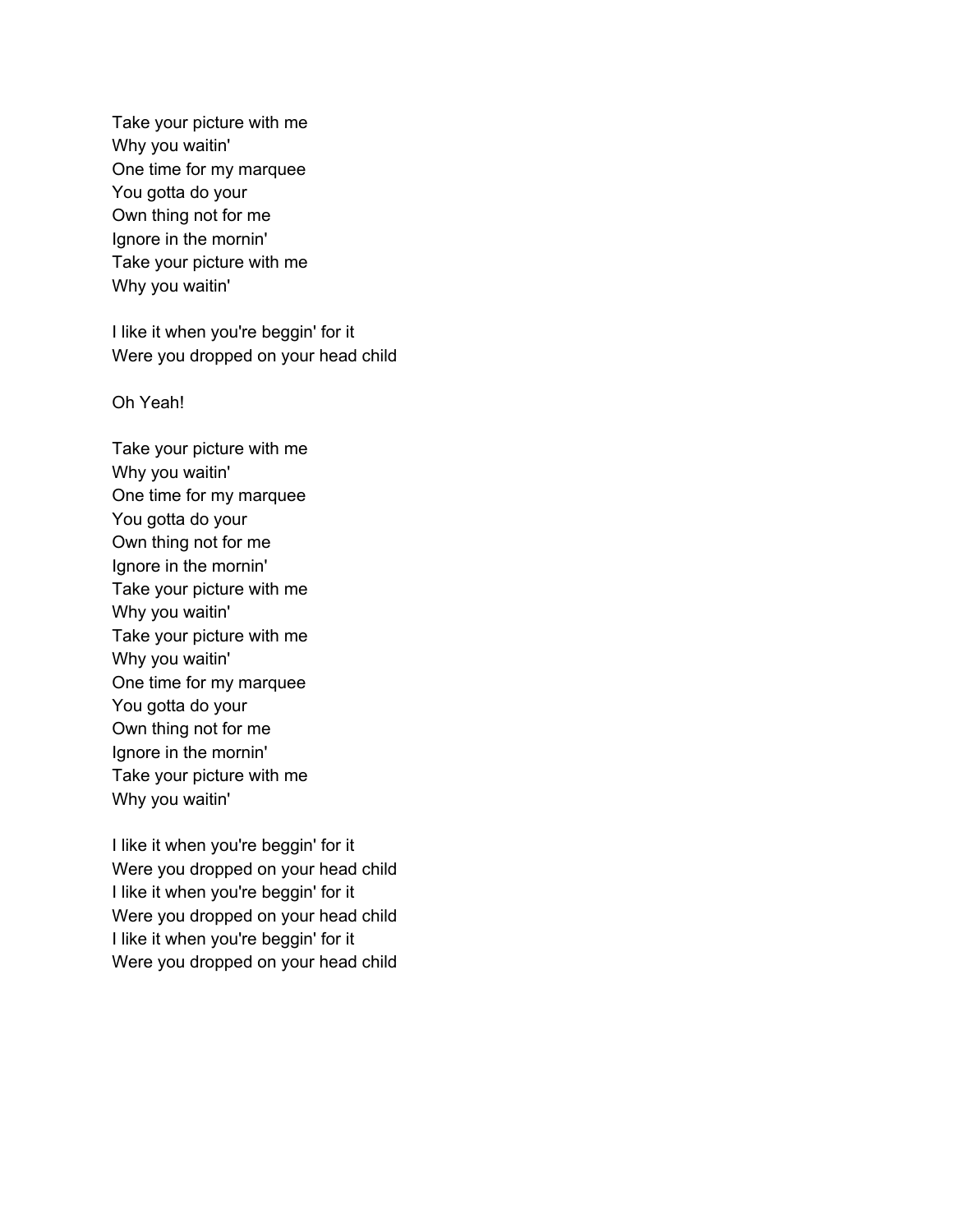#### **"Paint It Gold":**

Are there many of us out there Mindless with our time We give up to let us down It erodes the road to rise Can you get me to the altered phase Bring me to my prime "I need someone, just another" It's an echo making cry

Oh no paint it gold Hand it out or we won't let go Oh no dead end road Here too young for the debt we owe Oh no all for show Silver lining's way too old Oh no paint it gold Hand it out or we won't let Won't let go, won't let, won't let go Paint It Gold Paint It Gold

It sure feels like a nightmare Baskin' in the light Just take cover, we get under Every warnin' they ignite Bright Isabella I'm thinkin' it through Everything I gotta do Burden's on the blurry lines That they drew to make it right

Oh no paint it gold Hand it out or we won't let go Oh no dead end road Here too young for the debt we owe Oh no all for show Silver lining's way too old Oh no paint it gold Hand it out or we won't let Won't let go, won't let, won't let go Paint It Gold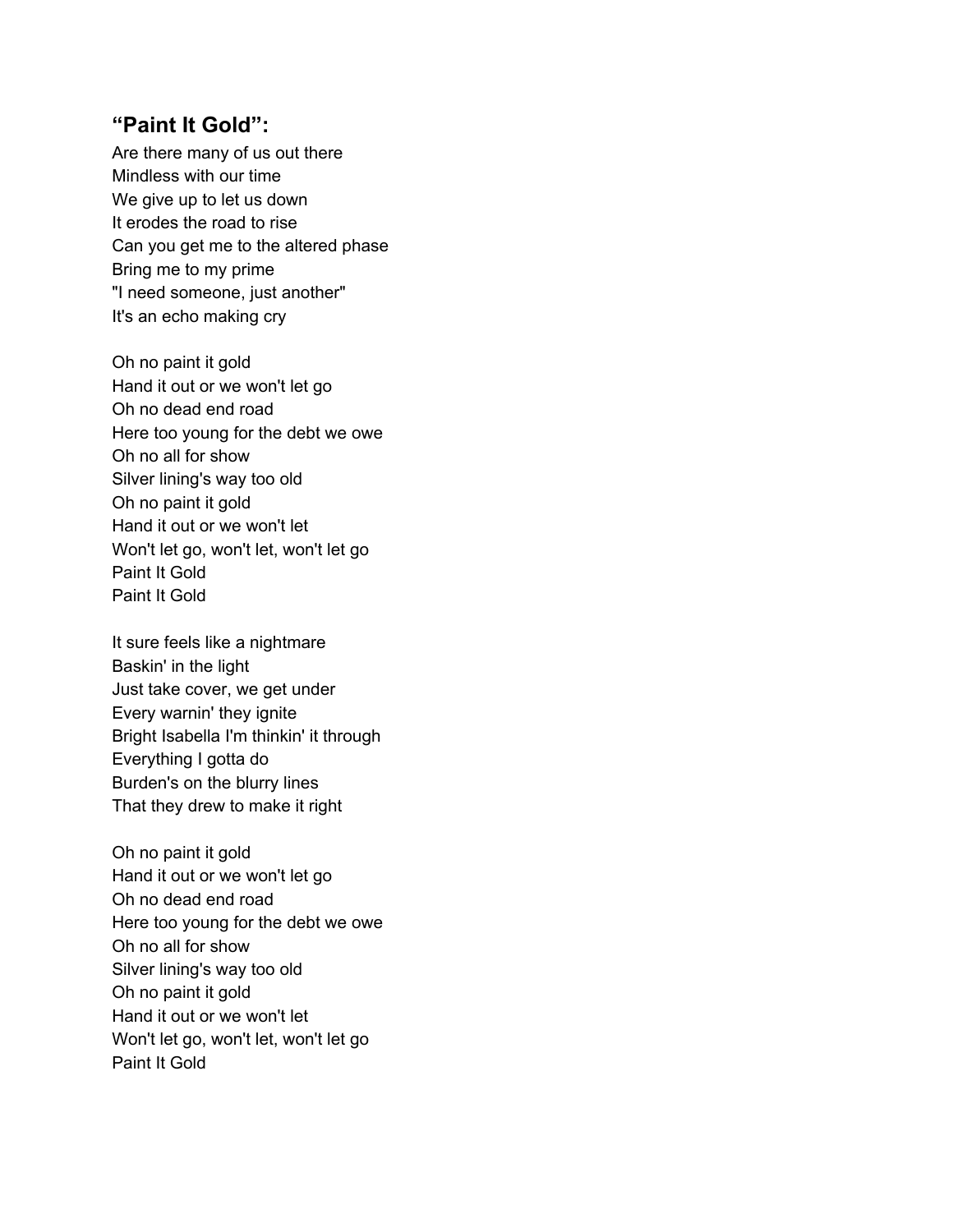Oh no paint it gold, hand it out or we won't let

Oh no paint it gold Hand it out or we won't let go Oh no dead end road Here too young for the debt we owe Oh no all for show Silver lining's way too old Oh no paint it gold Hand it out or we won't let Won't let go, won't let, won't let go Paint It Gold Paint It Gold Paint It Gold Paint It Gold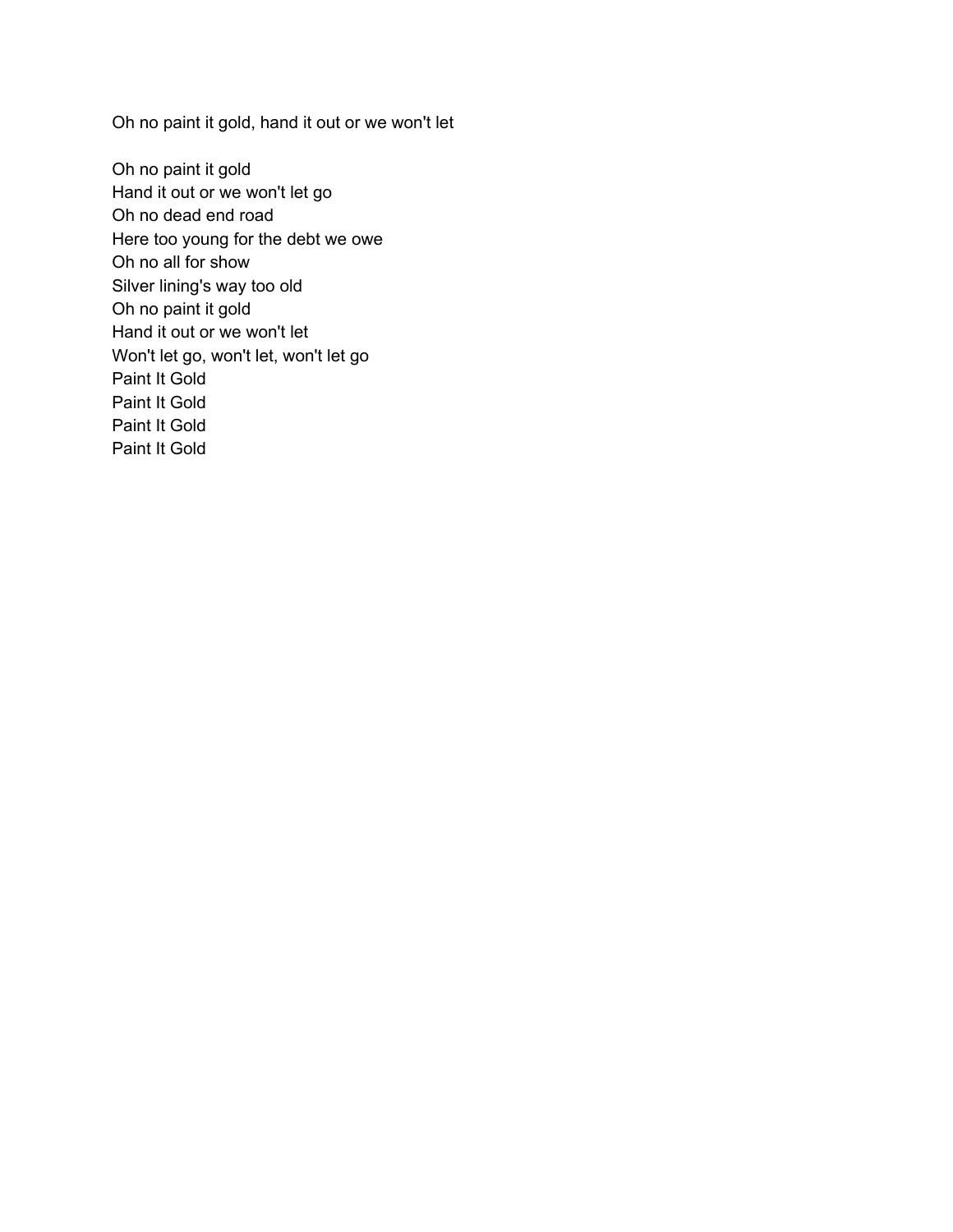## **"Truth":**

I'm forgetting where I'm from and I don't know where I'm goin' All of us are lying and we're putting on a face To get us through the rut Our eyes aren't even open Trying but we cave into the measure and we're Waiting for someone to scratch the surface Hopin' but we know that it's not worth it

Lookin' to backout Not so easy to wind down It's our Truth I don't wanna be here yeah I'm Lookin' to blackout Not so easy to wind down It's our Truth I don't wanna be here anymore

Hey, we've done this for too long Our minds aren't even workin' Rusted from the motion and the pleasure from the shame That drove us on our own Leaving us unfocused

Trying but we cave into the measure and we're Waiting for someone to scratch the surface Hopin' but we know that it's not worth it

Lookin' to backout Not so easy to wind down It's our Truth I don't wanna be here yeah I'm Lookin' to blackout Not so easy to wind down It's our Truth I don't wanna be here anymore

Waiting for someone to scratch the surface Hopin' but we know that it's not worth it

Lookin' to backout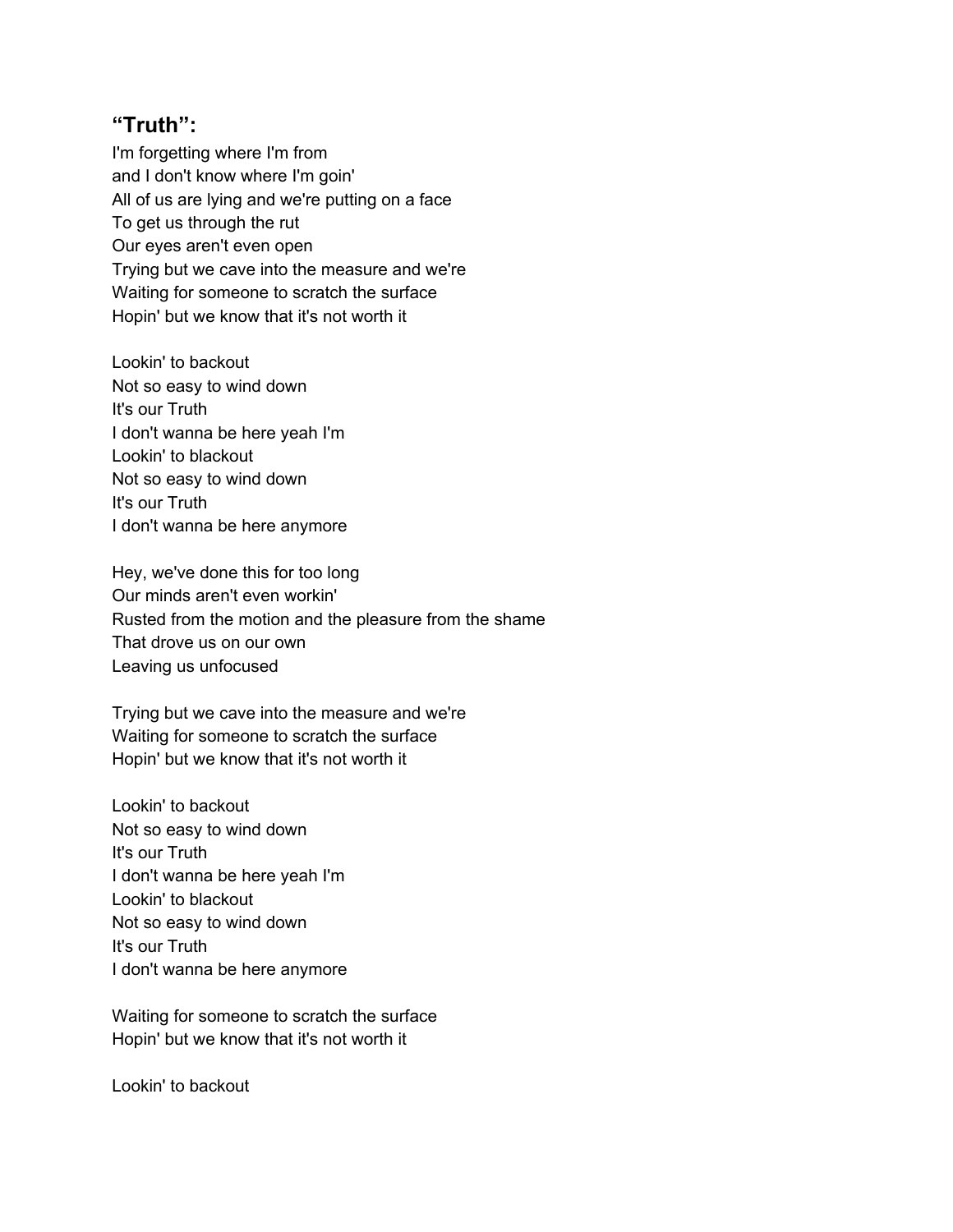Easy to wind down Truth I don't wanna be here yeah I'm Lookin' to blackout Not so easy to wind down It's our Truth I don't wanna be here anymore I don't wanna be here anymore Lookin' to blackout Not so easy to wind down It's our Truth I don't wanna be here anymore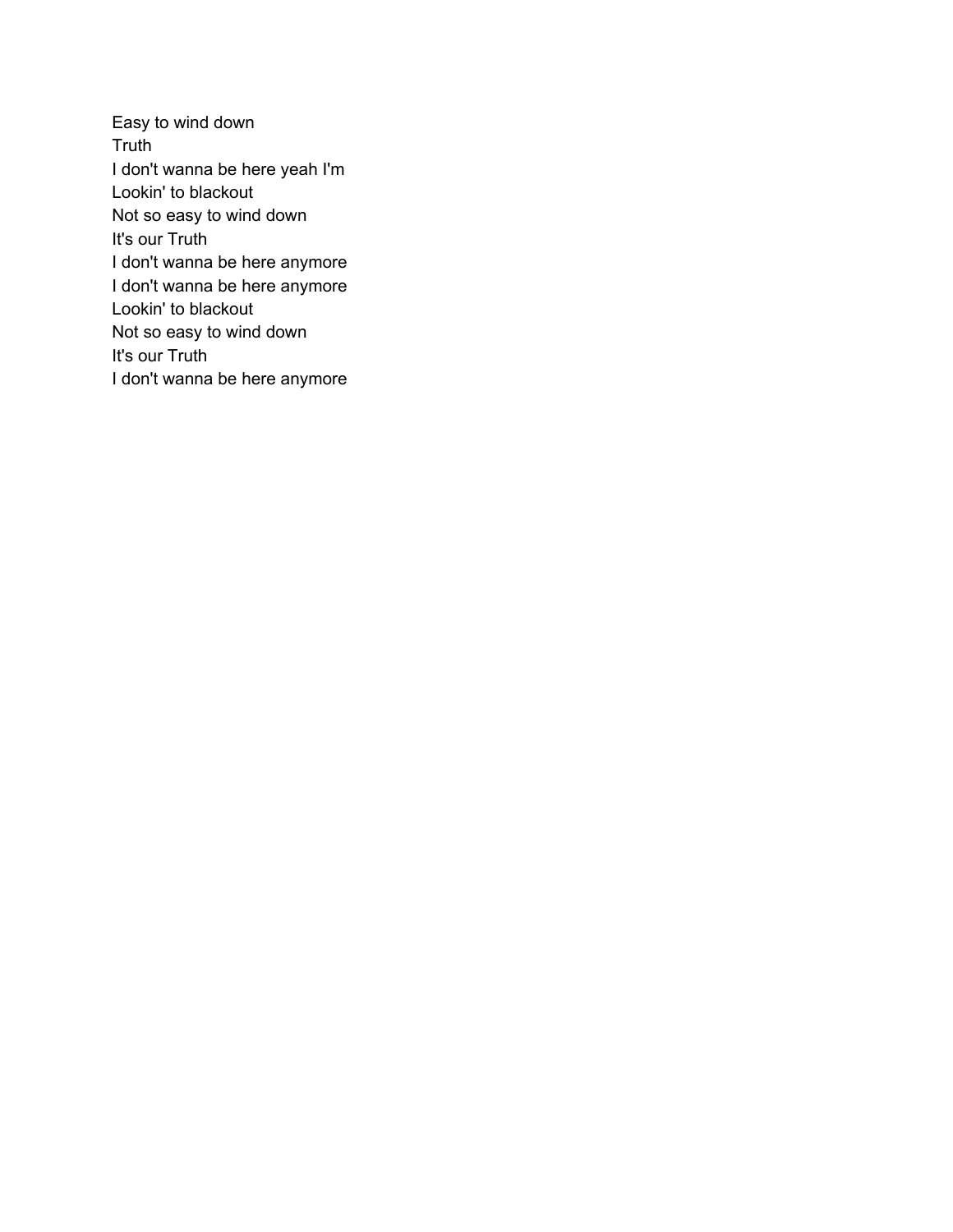#### **"Drift":**

I'm drifting away And my mind is in a daze Oh my dreams are all awake I feel fine again And I'm fallin alone Where my heart's my only home Oh I'll drift out on my own I'm alright again

I wish you only told me once Kid you gotta hide your teeth You gotta hold your tongue You gotta wait for the mornin sun And think on the younger days I know you only held my hand 'Til I was three and when I turned 18 you cut my leash Told me I'd be find when I get older

I'm drifting away And my mind is in a daze Oh my dreams are all awake I feel fine again And I'm fallin alone Where my heart's my only home Oh I'll drift out on my own I'm alright again

Oh I gotta hold my post Before I slip into the violent road and throws me in To the wild I hope I find the light again Now you gotta let me off I know you let the meter run Oh stop and let me crawl Before you pick me up I'm learnin the right away

I'm drifting away And my mind is in a daze Oh my dreams are all awake I feel fine again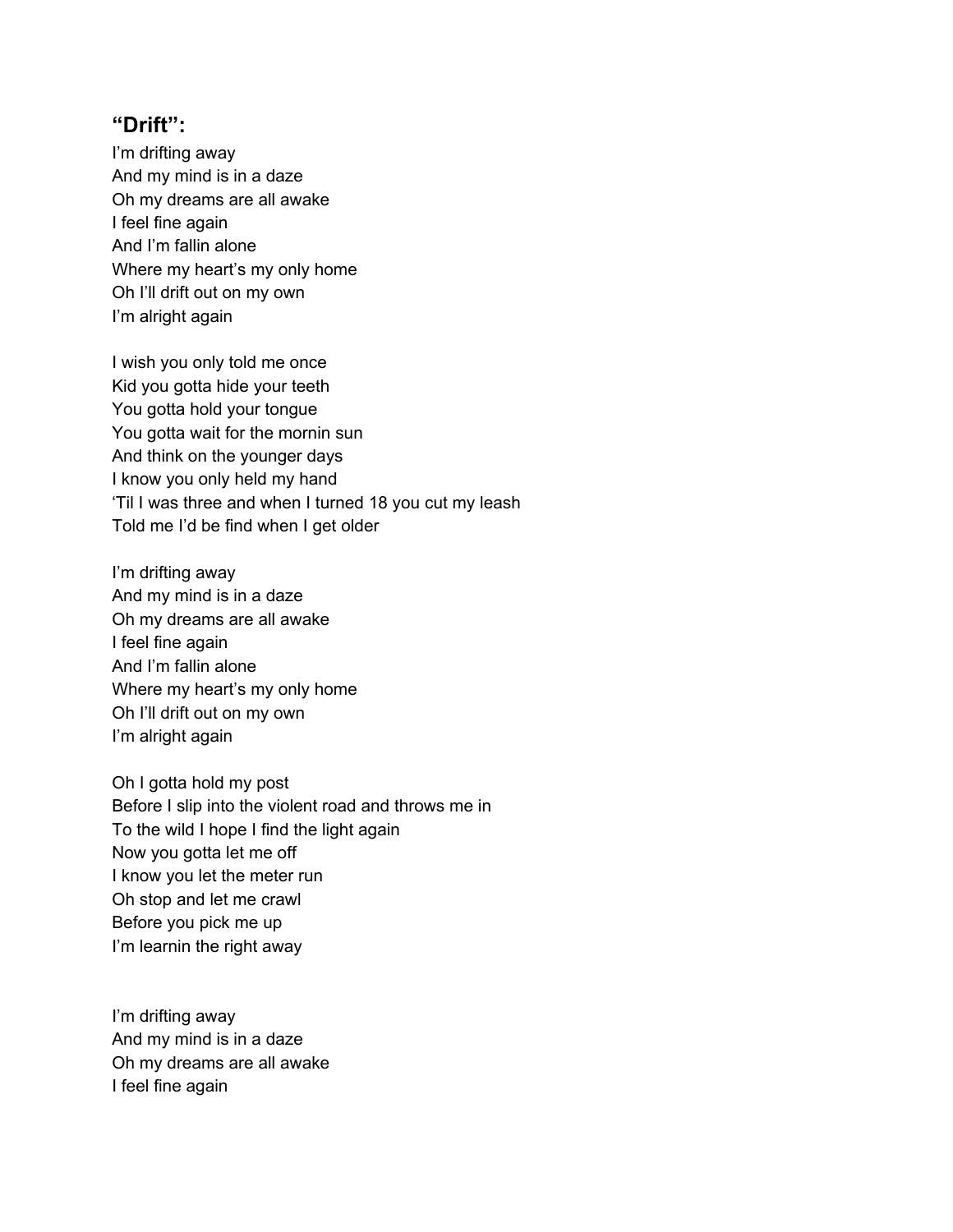And I'm fallin alone Where my heart's my only home Oh I'll drift out on my own I'm alright again

I'm drifting away Oh my life is in a haze But my dreams are now awake I feel fine again And I'm fallin alone Where my heart's my only home Oh I'll drift out on my own I'm alright again I'm alright again I'm alright again I'm alright again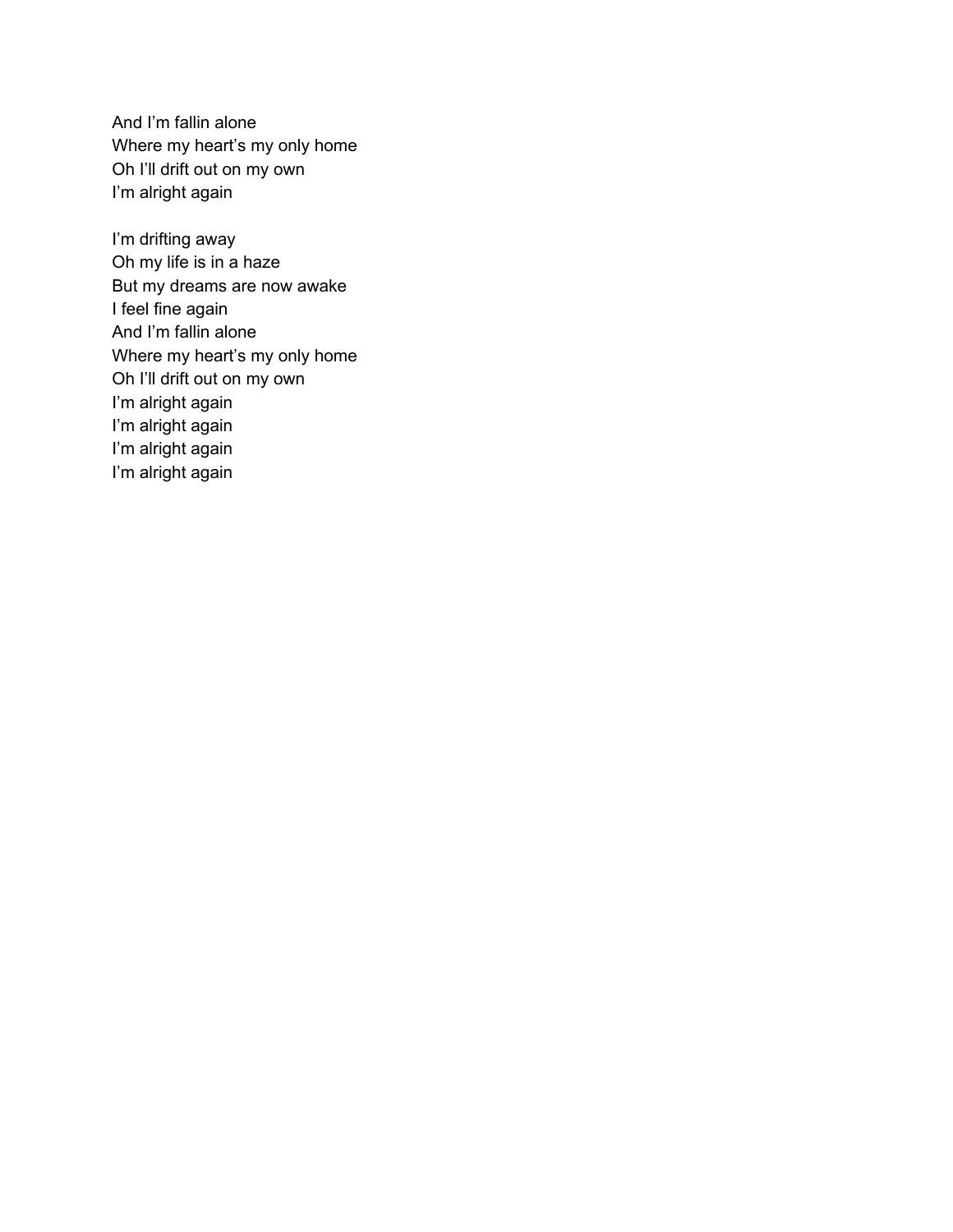#### **"Let It Out":**

I watch my step I'm gettin closer You bite your lip And pull me under You arch your back I'm seein' blind One way reason to your paradigm

Oh oh woah, let it out now, out now Oh oh woah, let it out

Yeah Yeah Come on Yeah

You're rollin rough You're my exposure You're playin tough Shruggin your shoulders You hads me once You're out of time One way reason to your paradigm

Oh oh woah, let it out now, out now Oh oh woah, let it out

Yeah Yeah Come on Yeah Come on And I gotta let it out now And I gotta let it out And I gotta let it out now out now

I feel as one It's burnin up I see your eyes they look against me I can only tame the enemy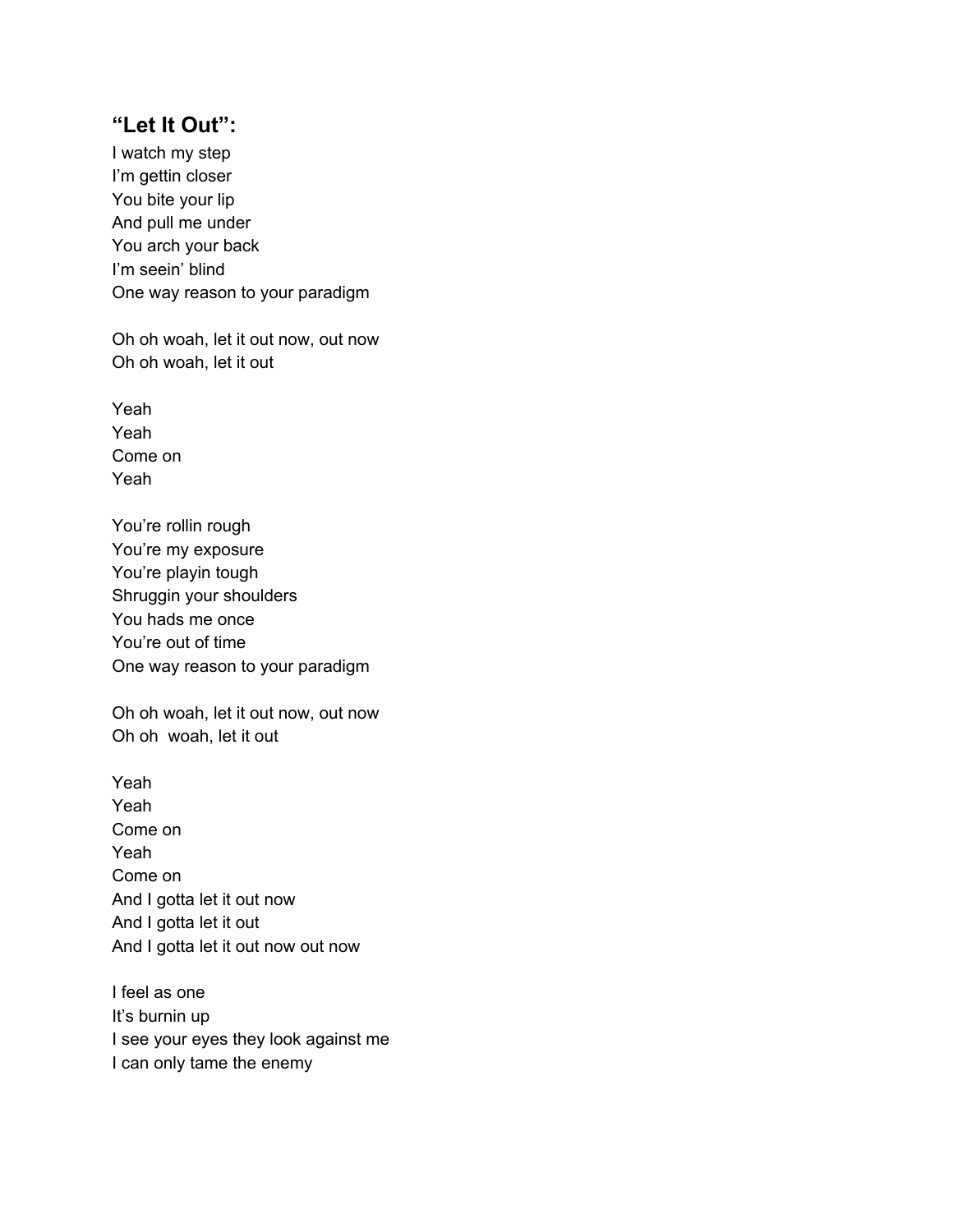Oh oh woah, let it out now, out now Oh oh woah, let it out

Yeah Yeah Let it out now come on Yeah Come on And I gotta let it out now And I gotta let it out And I gotta let it out now out now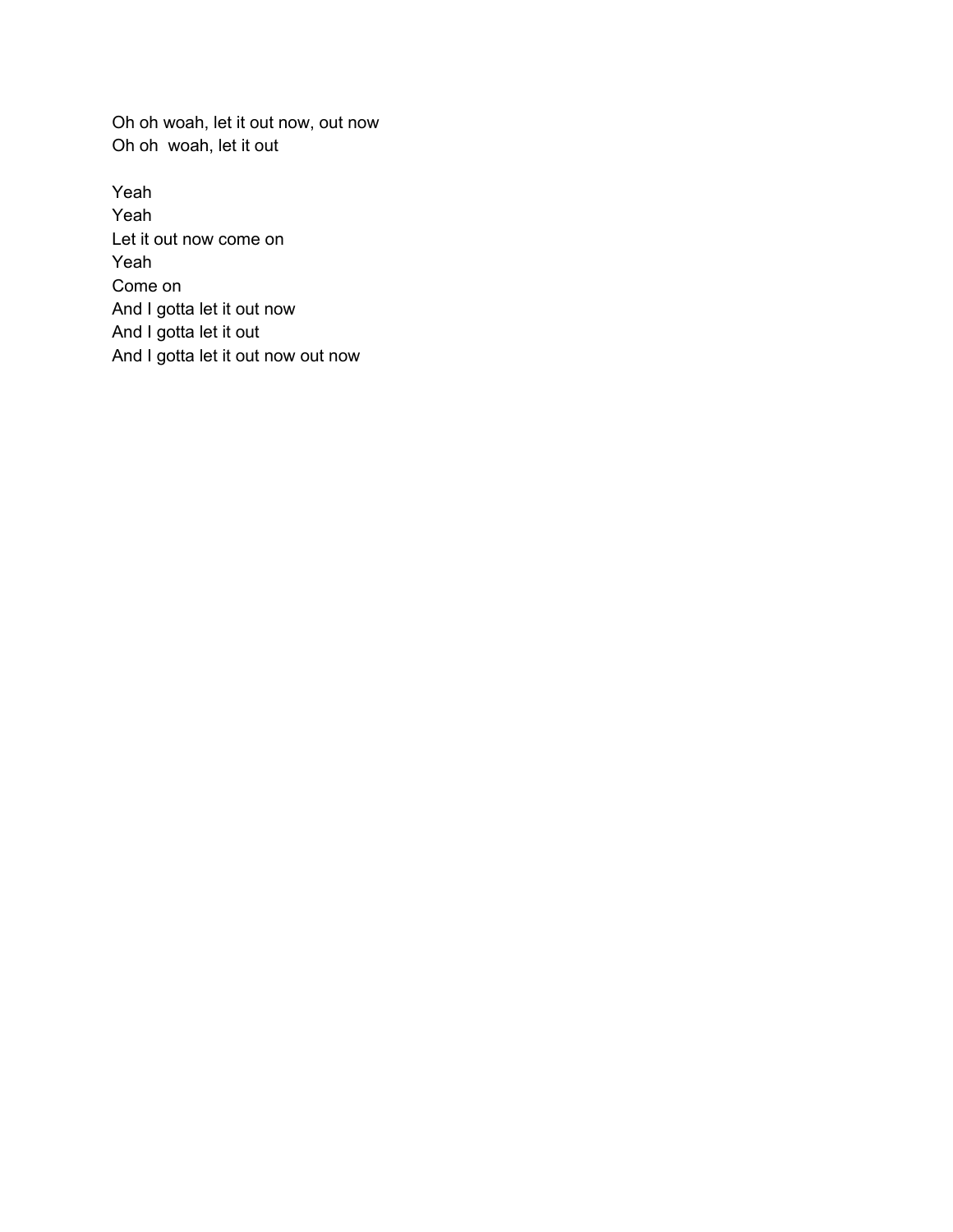## **"The Edge":**

Breakin out of the mold Cuttin corners all through the cold Reach out to the ashes in the air Strollin off on our own Had it bad but we lost it all The seasons of the wretched's here again

And I know you can find Who we are is on the line Burnin through the bad We're seein red

Livin' on the edge Woah oh woah oh Livin' on the edge Oh oh woah oh

Oh you don't think too much Start it up we ain't got no rush The fountains of our youth will flood again Oh you done got them eyes Like you're holdin back what's inside You need someone to push you to the edge

And I know you can find Who we are is on the line Burnin through the bad We're seein red

Livin' on the edge Woah oh woah oh Livin' on the edge Oh oh woah oh Livin on the edge You got me goin so high You got me feelin alive You got me burinin and I Cannot fight this feeling this energy Like I'm raging in revelry The seasons of the wretched's here again Livin on the edge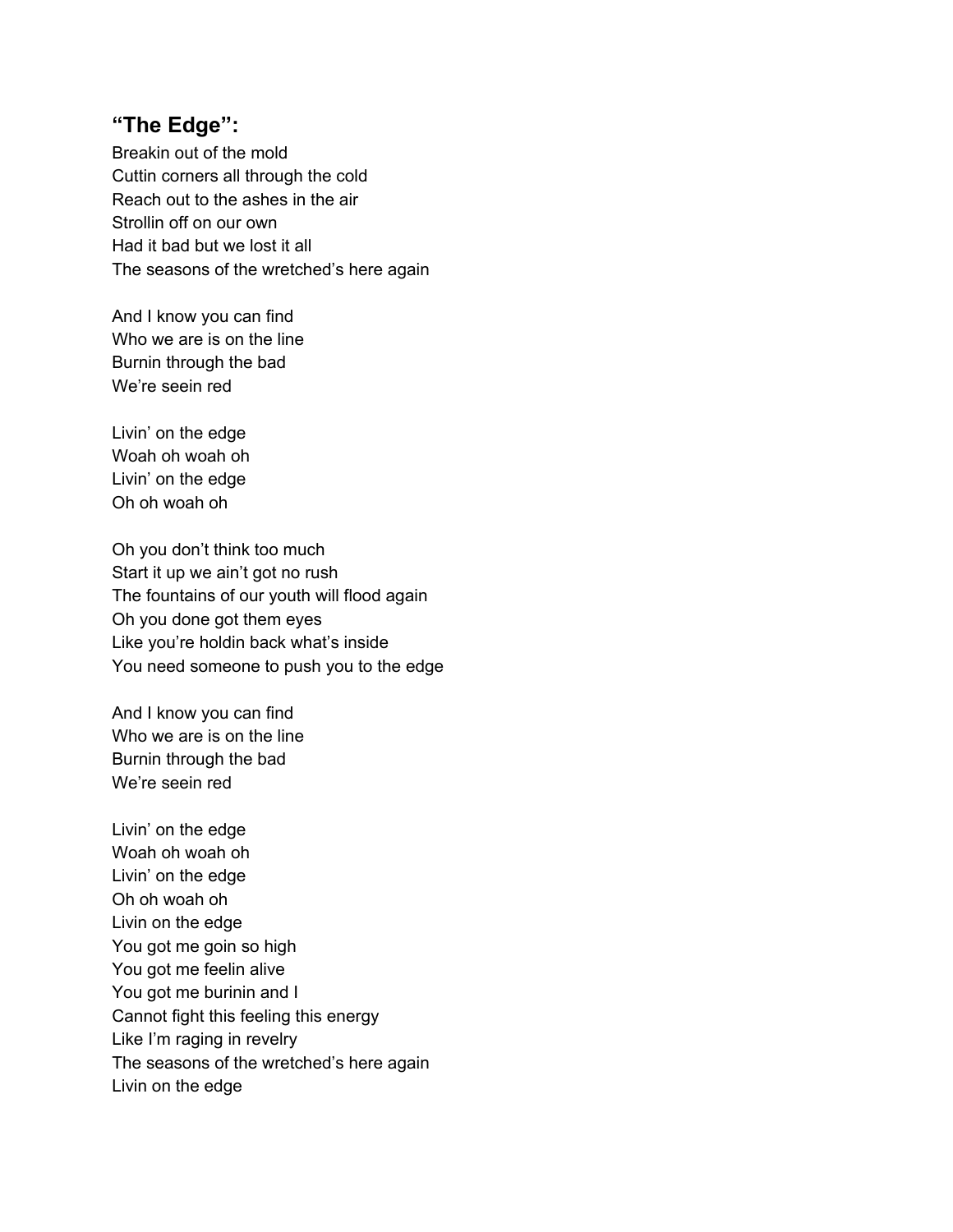And I know you can find Who we are is on the line Burnin through the bad We're seein red

Livin' on the edge Woah oh woah oh Livin' on the edge Oh oh woah oh Livin on the edge You got me goin so high You got me feelin alive You got me burinin and I Cannot fight this feeling this energy Like I'm raging in revelry The seasons of the wretched's here again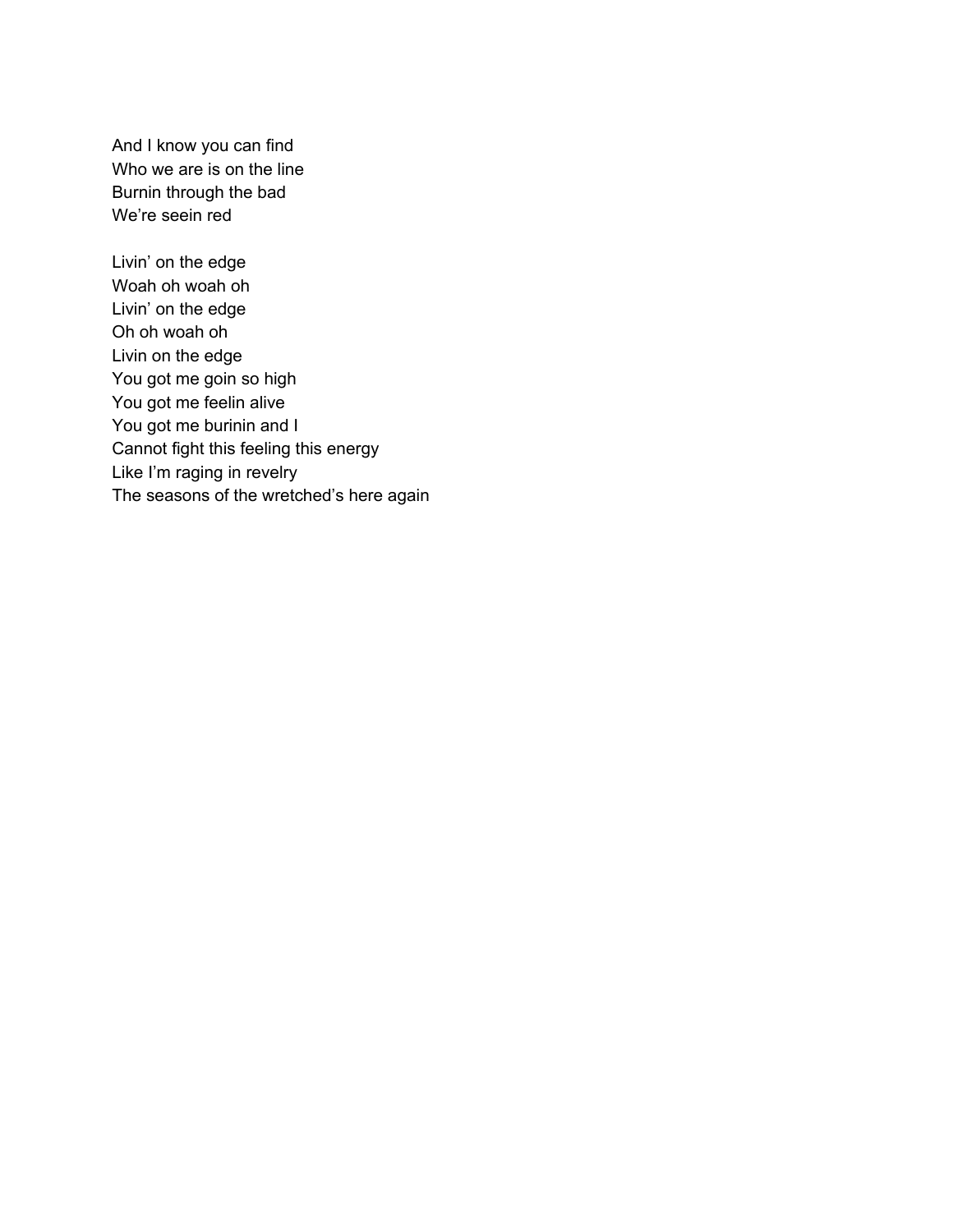# **"Headlights":**

**Headlights** I've been drivin all through the night I can't wait to be at your door Maybe I'll feel alright Feel alright lately

Called up too drunk so I can't leave Never mind threw the cans in the backseat Signs are burnin Reflectlin I'm swervin but I will correct it Stay calm for me, I just wanna know You got a little somethin for me that you wanna show

Cuz all I ever see are **Headlights** And I've been drivin all through the night And I can't wait to be at your door Maybe I'll feel alright Feel alright lately **Headlights** And I've been drivin all through the night And I can't wait to be at your door Maybe I'll feel alright Feel alright lately

My heart took the wheel though I can't seem To find a reason why I left but it's takin all my Time, to learn how to fall and to get up Come to when I wake up

Stay calm for me, I just wanna know You got a little somethin for me that you wanna show

Cuz all I ever see are **Headlights** And I've been drivin all through the night And I can't wait to be at your door Maybe I'll feel alright Feel alright lately **Headlights**